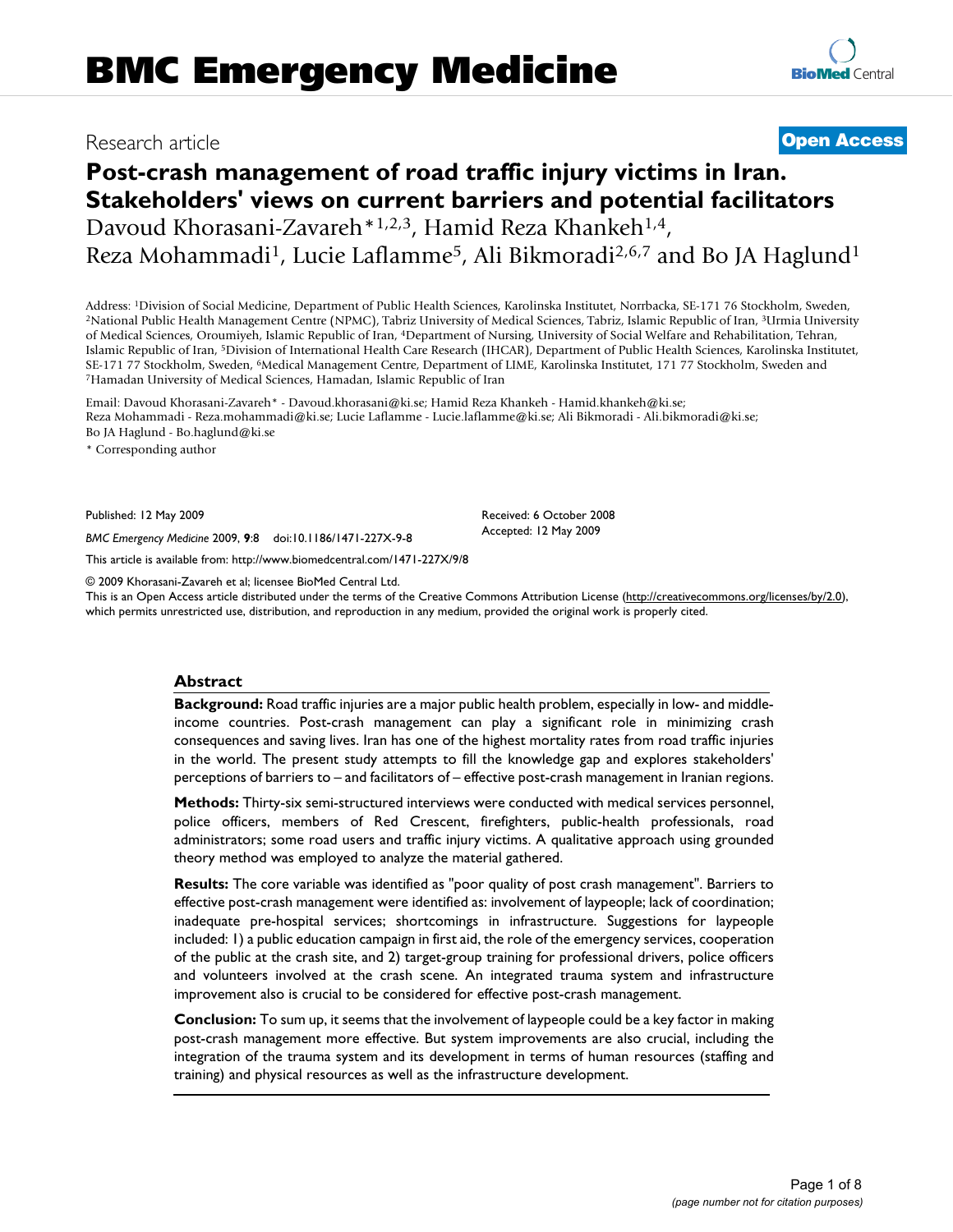#### **Background**

Road traffic injuries (RTIs) are a major public health problem, requiring concerted efforts [1], in the fields of both crash prevention and post-crash management (PCM). It is often possible to minimize crash consequences by promptly providing effective pre-hospital services [2-8]. Indeed, each year, many of the 1.2 million lives lost could be saved and much of the ensuing disability suffered by the 50 million injured could be prevented if rapid and competent pre-hospital services were available at the crash scene [1,9]. But, in many countries, few victims receive treatment at the crash scene and fewer still can hope to be transported to hospital by ambulance, promptly or at all [10]. Transport, when available, is usually provided by untrained people; e.g., relatives, taxi drivers, truck drivers, or by police officers [11,12]. Conversely, in spite of it contributing to saving lives or reducing consequences, the involvement of untrained people at the crash scene may engender serious neurological injuries, severe sequels or fatal consequences occasioned either when extricating victims from vehicles or when transporting them without adequate immobilization [11,13-15].

PCM leaves much to be desired especially – but not exclusively – in low-and middle-income countries [11,12,16]. In Iran, according to a national survey from 2003, only 14% of RTI victims were transported by ambulance and 10% were rescued by trained personnel [17,18]. As road traffic injuries are a major cause of death in the country[17,19,20], substantial efforts have been made in recent years to improve Emergency Medical Services [21], not only by increasing the number of ambulances and ambulance dispatch sites but also by providing better equipment, more staff, and educational plans for emergency team members. Whether additional and contextrelevant efforts are needed is uncertain, however, and how to move forward is unclear.

Studies in the field performed in settings other than Iran have used mainly quantitative designs that have helped to quantify needs more than to obtain new perspectives. The few in-depth qualitative studies available [22-27] have focused on specific groups of road users and were limited in scope. These studies do not provide much information as to various stakeholders' perceptions regarding how PCM can be made more effective. But stakeholders' perceptions are indeed important for quality improvement [28-33]. The present study attempts to fill this knowledge gap and explores stakeholders' perceptions of barriers to – and facilitators of – effective PCM in Iranian regions.

#### **Method**

The study was performed using Grounded Theory, which is a suitable method when new areas are to be investigated in an explorative manner or if it has been decided

to explore a known area from a fresh perspective [32,34,35].

#### *Setting*

Focus was placed on PCM for road traffic injuries that occurred in West Azarbaijan Province (WAP) and Tehran; both local and national stakeholders were interviewed. The province covers an area of 37,411 km<sup>2</sup>, and the population density is 77 inhabitants/km2. In 2005, the total number of fatal road traffic injuries reached 1,018, i.e., 34 per 100,000 of the population [19].

In Iran, Emergency Medical Services, the police and the fire brigades can all function as emergency services and take care of victim management when road traffic crashes occur. People can contact them by dialling the three-digit numbers 115, 110 and 125, respectively. Additional potential actors include different ambulance services and the Red Crescent, whose activities are primarily focused on rendering relief to the victims of natural and manmade disasters in general [36] but who can become involved in multiple crashes and road-victim management. Further, as mentioned earlier, members form public, who are usually present at crash scenes, can also help victims and transport them to hospital.

#### *Participants*

Stakeholders of varying experience and knowledge, representing different perspectives on PCM, were approached for interviews. A few victims were also interviewed because of the unique perspective they could add on what takes place at the crash scene. The number of participants was determined based on saturation principles [34]. From thirty-eight approached participants, thirty-six agreed to be interviewed, including seven members of the Emergency Medical Services (abbreviated as EMS) – physicians, nurses, and technicians -, six police officers (PO), two members of Red Crescent (RC), one firefighter (FF), five public health professionals (PH), two experts members from the Ministry of Road (RT), four experts from Road & Transportation Office (RT), two motorcyclists (MC), two car drivers (CD), and five road traffic injury victims (VI). EMS members and public health professionals had academic knowledge and experience of victim management with regard to training and re-training in their field. Red Crescent members, firefighters and police officers also had experience and training in the field of RTI victim management. Their age range was between 20 and 65, with education level ranging from nine-year intermediate school to professional education in the field of medicine.

#### *Data collection*

Data were gathered through semi-structured interviews beginning with general questions, gradually progressing to more specific ones. Probing was performed according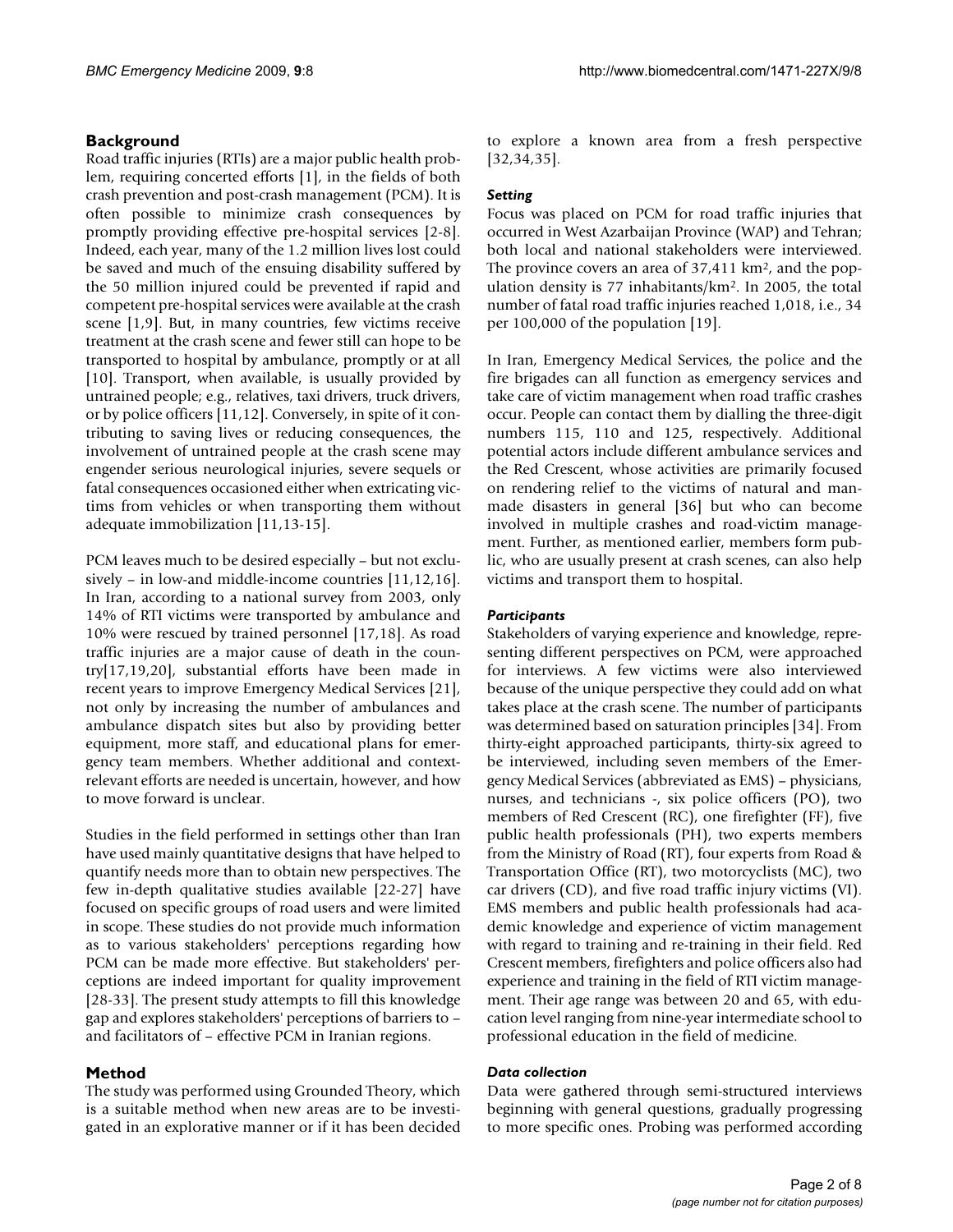to the reflections of each participant, concerning prior experiences of the post-crash event; perception about barriers to PCM; opinions about facilitators of effective PCM; opinions relating to the role of laypeople at crash scenes; opinions about the organization and coordination of PCM. The interviews lasted between 45 and 80 minutes. They were conducted between March and December 2007.

Finding and contacting eligible participants was made easier by the fact that the principal investigator had experience in the domain, having worked with the management of road traffic injury victims. The interviews were conducted in Persian, transcribed verbatim and summarized in English, and two interviews had read by a researcher who was not a Persian speaker. The rest of the researchers were fluent in both Persian and English.

#### *Data analysis*

The interview transcriptions were compared with the recorded digital files for accuracy. The data gathered were analyzed following the principals put forward by Strauss and Corbin [34,35], i.e., data collection and data analysis took place simultaneously in order to identify ideas, which then guided the next interview. For that purpose, the principal investigator carefully read the whole text to get an impression and obtain an overall understanding of each interview. During the open coding phase, all the interviews were read several times, and key words or phrases, incidents and facts in the text were noted. During this phase, primary codes were extracted. The codes and data were compared for similarities and differences, and then categories and sub-categories were developed. From the first interview, a preliminary set of codes, categories and sub-categories was created and approved by the coauthors and research group. For the first four interviews, the principal investigator came back to the participants and checked the transcription (member check) and the summary of understanding of the interview. Selection of the participants was guided by theoretical sampling method. This process was continued until saturation of each concept was reached and further data collection failed to contribute new information. Accordingly, during interviews, any identified concepts were discussed until saturation. Data saturation supported the sample size. After axial coding, and at the end of the selective coding phase, a core variable was identified.

# *Ethical considerations*

The study was approved by the National Ethics Committee of Iran [37]. Interviewees were informed that their participation was confidential, anonymous, and voluntary. Information explaining the aim of the study was provided orally and in writing. The interviewees then signed an informed consent form or verbally consented to participate in the study, which included both being interviewed and recorded.

# **Results**

"Poor quality of post crash management" was the core variable, which mirrored the general views expressed by the participants[38]. Four main barriers (involvement of laypeople; lack of coordination; inadequate pre-hospital services; and shortcomings in infrastructure) and four facilitators (public education campaign; target group training; integrated trauma system; and infrastructure improvement) of effective PCM were identified.

# *Barriers*

#### *Involvement of laypeople*

The involvement of untrained laypeople as a potential barrier during post-crash events was mentioned by all participants. The main factors identified concerned cultural background, limitations in knowledge and late arrival of the emergency services. Altogether, these factors explain why laypeople gather at a crash scene, the negative effect of their role in rescue activities and how they have the potential to indirectly increase injury morbidity and mortality. Figure 1 show barriers related to the role of laypeople when crashes occur.

The cultural background factors relating to laypeople's involvement that were raised during the interviews included: a willingness to help, humanitarian assistance, individual curiosity, people's sense of haste, excitement, and disorganized cooperation (leading to a crowded crash scene and poor coordination). It was also mentioned that laypeople feel that removing victims from the crash scene and taking them to hospital quickly is better for the victims. Laypeople's limited knowledge related to: how to interact at a crash scene; what information needs to be given to the emergency service; how to use different emergency numbers; and how to provide first aid. Whereas all participants commented on the above, professionals in the EMS and police officers pointed out that such knowledge limitations affected the quality of the information provided (incomplete or wrong) to the emergency services. Police officers, representatives from the Road & Transportation Office and some victims added that laypeople's worries about whether ambulances would arrive on time also influenced the quality of the interactions.

*(EMS/1)People want to help casualties, but they usually don't know first aid, aren't sure what to do before the ambulance arrives and what kind of detailed information they need to give the emergency services when they call them. This can lead to incorrect phone-calls and the wrong information being conveyed*.

Invariably, laypeople are the first to arrive at a crash site. According to most stakeholders, laypeople are often stressed and can easily interfere with the activities of ambulance personnel. They usually remove victims too quickly and take them to hospital in their vehicles. Their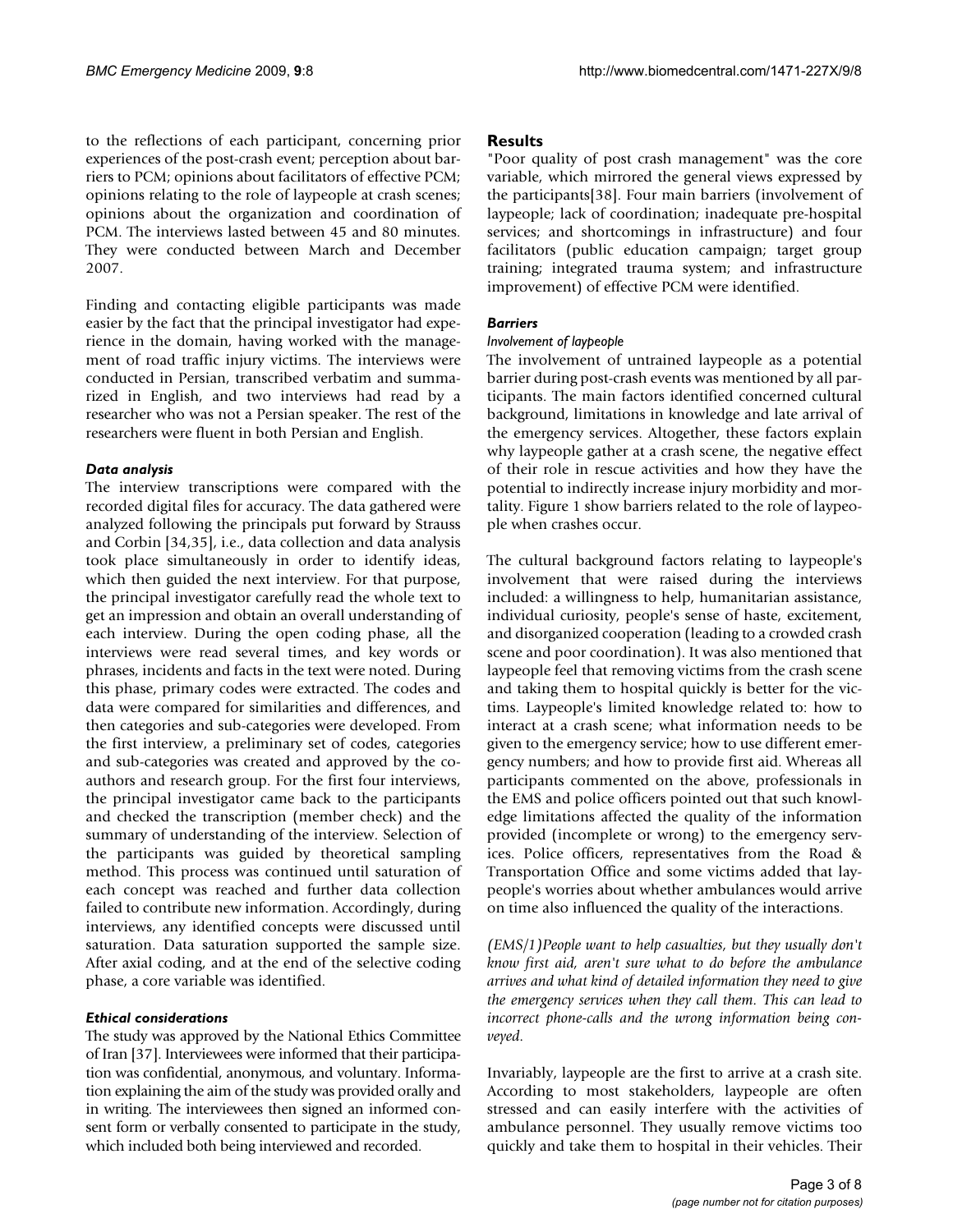

#### Figure 1 **Conceptual model in barriers related to effective laypeople interaction in post-crash management in Iran**.

involvement is regarded as necessary to alert the emergency services and seen as useful in rural and remote areas. However, members of the EMS and police officers consider that laypeople, when too involved in crashes occurring in urban areas, may easily contribute to wasted time, hamper the emergency services, cause secondary injuries to victims and even provoke new crashes.

*(PO/3) A common problem at crash scenes is the gathering of too many people and their emotional behaviour, which could at worst lead to new crashes and new injuries to the victims. (EMS/2) An example of the latter might be potential spinal cord injuries caused by the victim being moved too fast*.

#### *Lack of coordination*

Different opinions were gathered concerning crash management and delayed victim transport. At many crashes, the police must be present to take statements, which is important for insurance and legal purposes. According to EMS members, this task wastes precious time and delays the transportation of victims to hospital. Members of other organizations stated that an insufficient number of ambulance dispatch sites could also result in delayed transportation. Moreover, the fact that rescue activities are designed in different ways in different organizations could contribute to delays. Additional factors seen as likely to impede coordination were: lack of a systematic approach to PCM; different ambulance dispatch site locations; existence of parallel organizations with the same activity (different ambulances in the EMS, Red Crescent, hospitals, fire services, private ambulances and some military ambulances); substandard telecommunication equipment; and undeveloped satellite navigation (GPS), which might hamper coordination and cooperation among the organizations.

*(EMS/2) Most of the calls made by laypeople to the emergency services or other organizations concern crashes without casualties. We dispatch our ambulance but since there are no casualties, it is a waste of both time and resources*...

#### *Inadequate pre-hospital services*

The low number of ambulance dispatch sites is viewed as a hindrance to effective pre-hospital services, together with inadequate human resources (staffing and adequate formal training) and insufficient physical resources (ambulances and their equipment). Some participants stated that the role of a rescuer in post-crash events of road traffic injuries is not clear, and is established differently in different organizations. There is often a lack of police officers at many crash scenes and their lack of crash scene management skills was also seen as a hindrance to effective PCM.

*(PO/3)The fire services are officially responsible for rescue activities particularly in urban area, but they cannot be present at all crashes. However, EMS ambulances usually don't have enough rescue equipment and in some cases, crash victims are trapped in their cars, resulting in the EMS having to call the fire services to come and cut them out*.

#### *Shortcomings in infrastructure*

Some participants in EMS, public health organizations and police officers stated that shortcomings in the infrastructure constitute an important barrier to effective PCM. These include poor urban infrastructure and no satellite navigation (GPS) or well-established telecommunication systems.

*(EMS/5) There is not usually a traffic lane reserved for the emergency service, and we are stuck in a traffic jam... (RT/2) there are different emergency numbers for organizations and people will be confused over which number they should call when they see a crash and an emergency situation*.

#### *Facilitators*

#### *Public education campaign*

All participants stated that public education plays an important role in effective PCM and considered it should be widely spread. It was mentioned that, in recent years,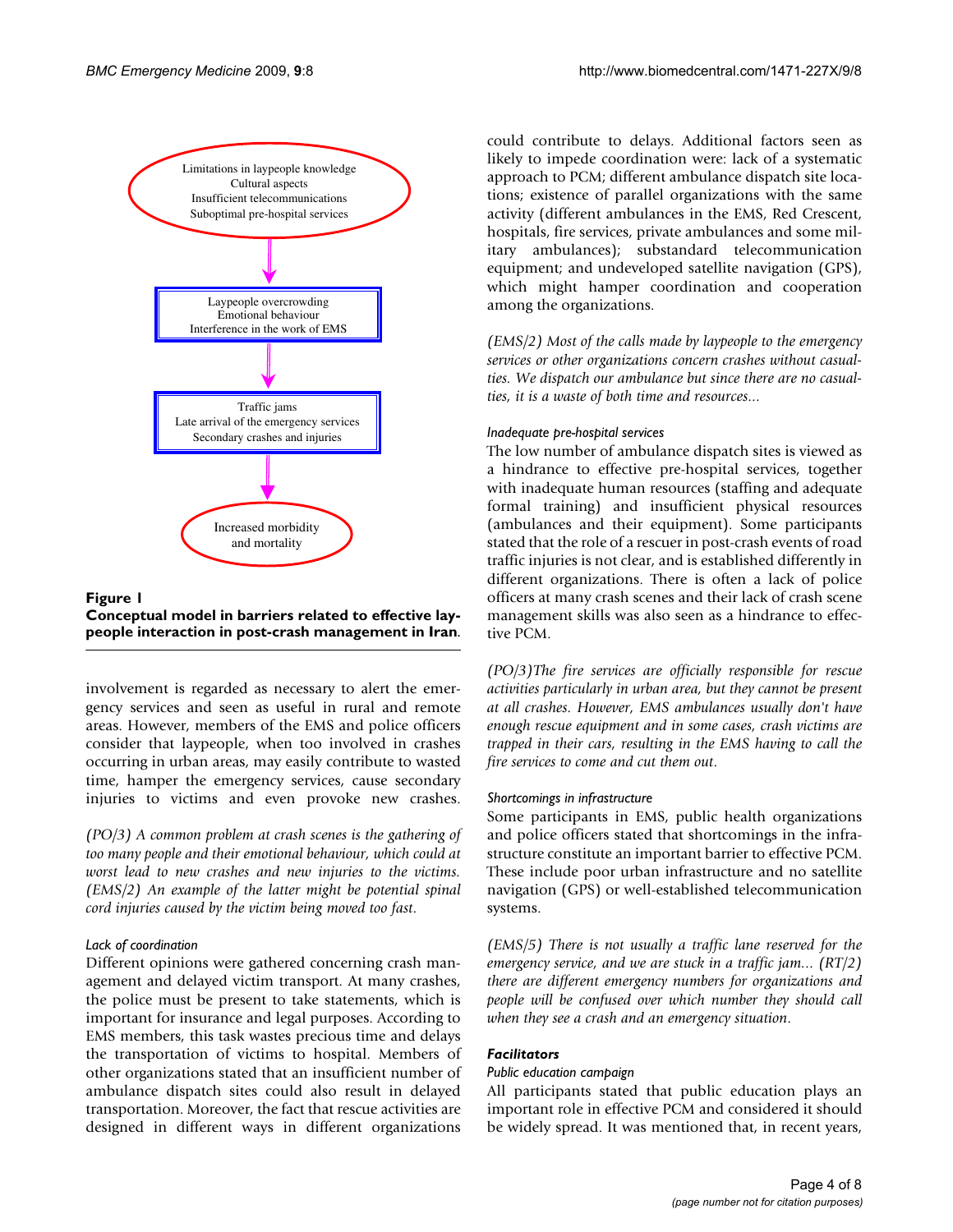many activities and public education campaigns have been implemented by the police, focusing on the primary and secondary prevention of road traffic injuries, but the need for more public education regarding PCM was clearly stressed. It was considered that this should incorporate aspects related to better cooperation of people with the emergency services, basic first aid techniques, the role of the different emergency services in road traffic crashes, as well as safe victim transportation when ambulances are not available. All participants pointed out that the mass media, especially television, were relevant channels of public health information in the Iranian context. On the other hand, it was strongly felt that, since many people still do not have enough knowledge of first aid, their cooperation should be limited to protection of the crash scene and alerting the emergency services, especially at urban crash sites. Their cooperation should also be under the supervision of members of the emergency services.

*(PO/1) People need to learn that they should leave the crash scene immediately when the ambulance team arrives. (EMS/4) Public education is necessary for first aid, recognizing emergency needs, helping the ambulance arrive faster and leaving the crash location carefully and calmly. (PO/1) They should know how to use the different emergency numbers to call the appropriate emergency service*.

# *Target-group training*

Most participants stated that training of those who arrive initially at the crash scene was another way of improving crash scene management. The fact that, in Iranian culture, those who help others are held in high esteem, can be beneficial when it comes to PCM. It was proposed that training should include basic principles of safe rescue, Cardio Pulmonary Resuscitation (CPR), victim triage and safe transportation to medical centres. This group could be made up of professional drivers. The same suggestion was made with regard to other people who volunteer their help. Providing a kit of simple equipment and supplies and a special uniform for this group could improve their cooperation. Some participants also recommended an ongoing pilot programme, in which police officers receive special training on how to manage crash sites.

*(RT/2)If we can train some professional drivers (bus drivers, truck drivers, etc.) and if we give them a uniform to show that they are responsible for emergency services as well as some supplies, this might improve crash scene management. (PO/2) Such people are often first on the crash scene, arriving sooner than all other organizations, and if they know first aid and preliminary crash scene management, they will be of more help to the victims*.

# *Integrated trauma system*

Combination of rescue activities and the introduction of one emergency telephone number were suggested by most participants. Further, better coordination among organizations was regarded as necessary for effective victim management. It was proposed that all EMS ambulances and Red Crescent ambulances should be equipped with rescue equipment, as well as other vital equipment. Moreover, in order to improve victim rescue, staff training was seen as more important than physical equipment, including the number of ambulances and ambulance dispatch sites. One suggestion for interurban roads was the establishment of a collaborative group consisting of ambulance team members, Red Crescent personnel, police officers and road & transportation officers, which would be more useful in crash black spots. Access to a helicopter ambulance in crowded cities was also regarded as necessary. Both these last two suggestions are currently being implemented in many cities and need to be expanded.

*(EMS/2) Should a system be formulated to do the tasks of police, firefighters, medical staff and rescue teams, all together, (if so) the provision of services would be much better... (FF) if emergency services can have a single emergency number for all calls, it could ease coordination and speed up arrival on the crash scene*.

#### *Infrastructure improvement*

(Suggestions for improvements to infrastructure were put forward but as part of a long-term strategy. These included better urban infrastructure including establishment of GPS and better telecommunications, including an improved emergency telephone service.

# **Discussion**

The aims of PCM are to avoid preventable death and disability, to limit the severity of injury and the suffering caused by it, and to ensure the crash survivor's best possible recovery and reintegration into society [1]. Conducted in the Iranian context, our study highlights significant barriers to the achievement of those aims, including laypeople's involvement (in particular in urban settings), suboptimal pre-hospital services and poor coordination among organizations.

#### *Untrained laypeople's involvement – education*

One of the most common issues raised in relation to PCM was the interaction of untrained laypeople and their lack of knowledge and skills in handling the situation in general; and the victims in particular. According to the World Health Organization (WHO) [39], the role of laypeople who are present at a crash scene should be: to contact the emergency services; help to put out fires; and take action to secure the crash scene (e.g. preventing further crashes, preventing harm to rescuers and bystanders, controlling the crowd of onlookers, and applying first aid). It seems that some – but not all – of these WHO recommendations are not fully followed in the study area. More specifically, laypeople extricate – or try to extricate – victims instead of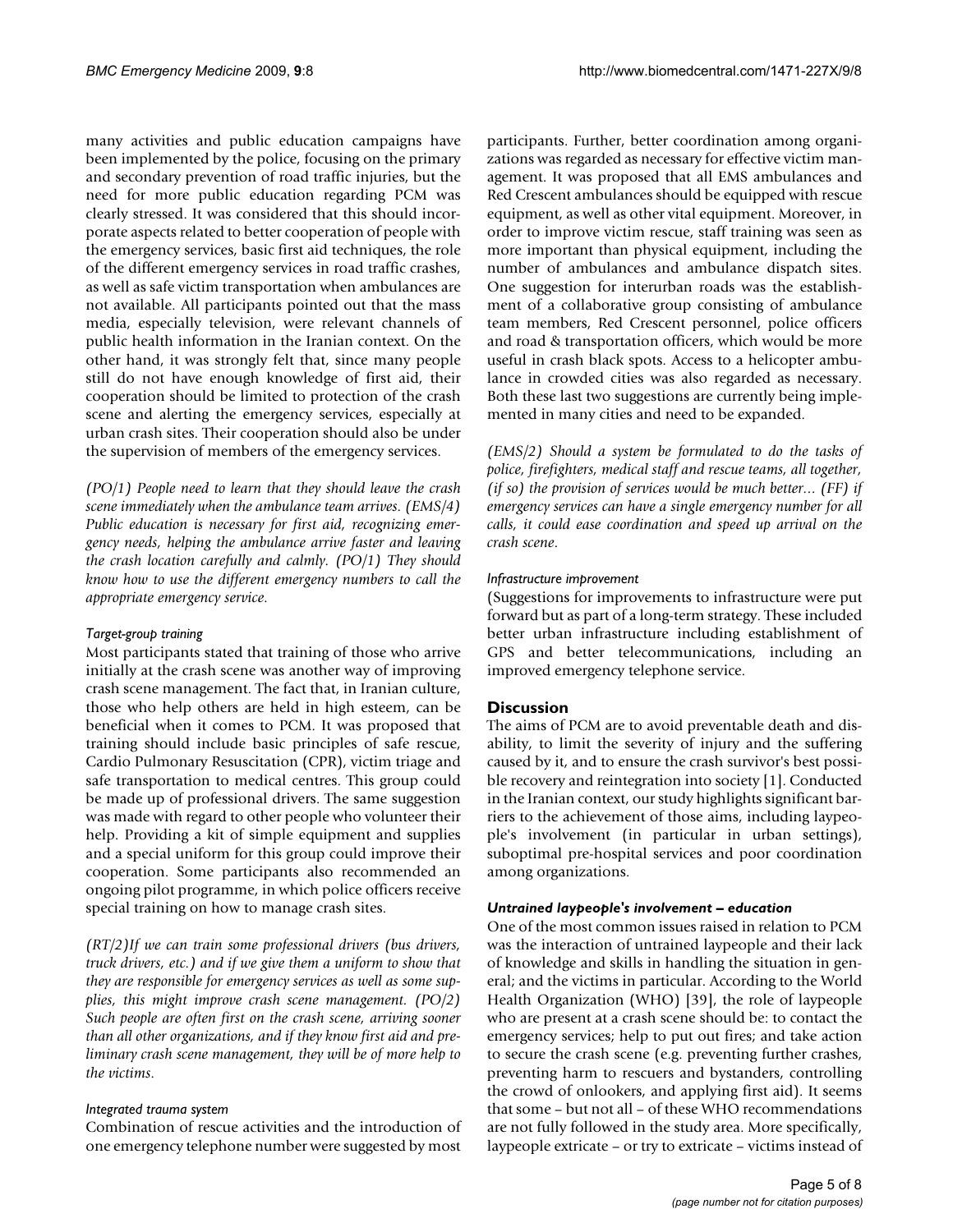taking action to secure the scene. This might be related in part to the sense of haste and urgency that they also have reported, but also to the late arrival of the emergency services at the scene, which has an adverse effect on the management of the crash scene.

This, in turn, calls for better public information concerning what should preferably be done by laypeople at the crash scene (including calling the emergency service, and not moving any victims unless trained in doing so). Such information should also point out the important role that trained laypeople can play when, among other things, applying first aid e.g., checking the victims' airways, bleeding and circulation [40], and being involved in the scene management. Public education should also emphasize the issue of the emotional behaviour of laypeople and how this can impede the work of ambulance team members, which would be important to address in a public education campaign.

An additional educational aspect to be dealt with is the training of target groups. Indeed, studies from low-and middle-income countries indicate that basic first-aid training for professional drivers (taxi, bus or truck drivers) could help improve PCM, as they can often provide care and transportation [12,41,42]. This could even apply to the combination of formal training of both paramedics, and basic training for laypeople, and the provision of some basic supplies and equipment which could decrease the mortality rate to an even greater extent [43].

# *Poor coordination*

According to Nathens et al. [44], the trauma system of a given region or country represents a local solution to a complex organizational problem involving the coordination of resources and services provided by many actors and is largely dependent on tradition rather than outcome-driven data. Pre-hospital services (i.e. extrication of trapped casualties in road traffic crashes and their transportation) require coordination of rescue activities by different organizations and groups. Without it, extrication becomes slow, frustrating, and may be dangerous for both victims and rescuers[6]. Lack of coordination as a major barrier to effective PCM has also been raised in earlier studies in case of disaster [45,46]. Bazzoli [2] poses that the most important strategies to counteract this problem include broad-based participation of key stakeholders and changes in trauma delivery. Although various parameters can come into play [42], the study participants mainly referred to difficulties in coordination rather than in equipment, staffing and physical resources.

# *Suboptimal pre-hospital services*

The vast majority of road traffic deaths in low-and middleincome countries [39,47] and in Iran [17,48] occur in the pre-hospital phase. It has been hypothesized that the reduction in the proportion killed of all those who are involved in road traffic injuries is, at least in part, attributable to an improved provision of emergency medical services[7]. As proposed elsewhere, comprehensive trauma systems [49] should be widely put into place and, according to Zargar et al. [50], they are a must in Iran.

Although rapid improvements in pre-hospital care services have occurred in the country [21], it seems that their administration needs further improvement. Moreover, a holistic approach to the trauma system as a whole might be required. It ought to be underlined that, in rural areas, most of pre-hospital service problems originate from a lack of ambulance dispatch sites and equipment which leads to late arrival of the ambulances, a result that is in line with findings from Mock et al. [42,49].

# *Strengths and limitations*

This interview-based study gathers the opinions of various actors relating to the barriers to and possible facilitators of effective PCM in the Iranian context. As such, it is one of the few studies adopting a qualitative approach to highlight ways of improving the current situation. The results point to a number of crucial areas in need of improvement, and for which some strategies have been proposed.

As is the case in qualitative studies, the number of participants was relatively small, but all stakeholders were experienced and knowledgeable and saturation was reached. The data was even validated using constant comparison analysis, which means returning to the data in order to verify and develop the categories further. In this vein, the input from previous victims can be regarded as an important contribution – and an originality of the study.

Because of our design, the generalizability of these data is not self-evident. It would definitely be of interest, however, to see the extent to which future research in the same field, but from other parts of the country, yielded similar result.

# **Conclusion**

Improving PCM helps reduce deaths, disability and the severity of road traffic injuries. The study sheds light on important barriers to effective PCM that need to be tackled in the Iranian context, including the involvement of laypeople, insufficient pre-hospital services and poor coordination. Among other recommendations for laypeople in general, the suggestions gathered include public education campaigns, covering the use of emergency numbers, the role of organizations in crash site management, first aid, better cooperation between laypeople and ambulance personnel and other organizations, and preliminary management of the crash scene before the arrival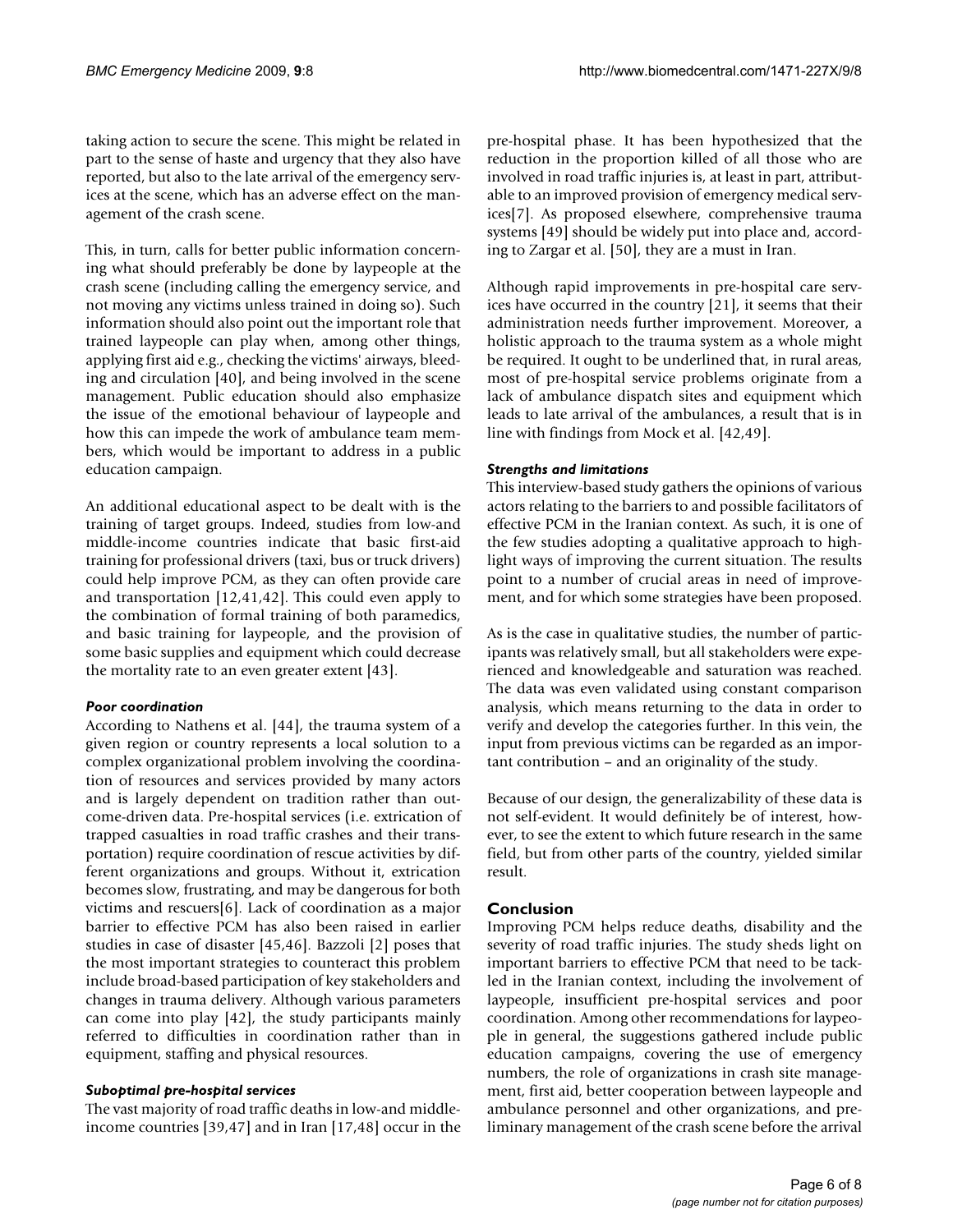of the ambulance. Police officers and professional drivers are also an important target group, as their role can be very influential in crash scene management. Their training could cover management of the crash scene, including securing the scene to prevent new crashes and applying first aid for victims before the ambulance arrives, triage of the victims as well as their safe transportation.

Despite improvements in pre-hospital care, the upgrading and improvement of physical resources should also be considered, including improvement in ambulance dispatch sites and their equipment as well as staff. More focus needs to be put on their training and skills. Supplying all ambulances with rescue equipment is strongly recommended. Moreover, improvements to telecommunication systems need to be seriously considered. Furthermore, instead of different pre-hospital services, an integrated trauma system should be considered as a long-term strategy with a focus on research.

#### **Competing interests**

The authors declare that they have no competing interests.

#### **Authors' contributions**

DKZ has made substantial contributions to the conception and design of the study, and taken responsibility for and coordinated the acquisition of data, which he gathered and analyzed. He took part actively in the analysis of the data, in its abstraction and in the writing-up of the manuscript. HRK and LL contributed to the conception and design of the study. HRK was involved in the data collection process and took an active part in the data analysis and results interpretation. LL also took part in the writingup and finalisation of the manuscript. RM, AB and BH contributed to the study design, data acquisition, results interpretation and writing-up of the manuscript. All authors read and approved the final manuscript.

#### **Acknowledgements**

This study was sponsored by the Iranian Ministry of Health and Medical Education, both financially and administratively. Special thanks to Maryam Bigdeli and Monir Mazaheri for their contributions. The authors also acknowledge the contributions of the Emergency Medical Service members in Tehran and General Governor in West Azarbaijan Province. We also express our gratitude to the Road & Transportation Office, emergency services, and police authorities in both the West Azarbaijan Province and on the national level in Iran.

#### **References**

- Peden M, Scurfield R, Sleet D, Mohan D, Hyder A, Jarawan E, Mathers C, edi: **World Report on Road Traffic Injury Prevention.** 1st edition. Geneva: World Health Organization; 2004.
- Bazzoli GJ: **Community-based trauma system development: key barriers and facilitating factors.** *J Trauma* 1999, **47(Suppl 3):**S22-4.
- Bossaert LL: The complexity of comparing different **EMS** sys**[tems – a survey of EMS systems in Europe.](http://www.ncbi.nlm.nih.gov/entrez/query.fcgi?cmd=Retrieve&db=PubMed&dopt=Abstract&list_uids=8424624)** *Ann Emerg Med* 1993, **22(1):**99-102.
- 4. Carney CJ: **[Prehospital care a UK perspective.](http://www.ncbi.nlm.nih.gov/entrez/query.fcgi?cmd=Retrieve&db=PubMed&dopt=Abstract&list_uids=10746329)** *Br Med Bull* 1999, **55(4):**757-66.
- 5. Chawla R: **[Need for trauma care programmes in developing](http://www.ncbi.nlm.nih.gov/entrez/query.fcgi?cmd=Retrieve&db=PubMed&dopt=Abstract&list_uids=10612894) [countries.](http://www.ncbi.nlm.nih.gov/entrez/query.fcgi?cmd=Retrieve&db=PubMed&dopt=Abstract&list_uids=10612894)** *Bull World Health Organ* 1999, **77(11):**948-9.
- 6. Coats TJ, Davies G: **[Prehospital care for road traffic casualties.](http://www.ncbi.nlm.nih.gov/entrez/query.fcgi?cmd=Retrieve&db=PubMed&dopt=Abstract&list_uids=12003887)** *Bmj* 2002, **324(7346):**1135-8.
- 7. Elvik R, Vaa T: **Handbook of road safety measures.** Amsterdam Elsevier; 2004.
- 8. Henriksson E, Ostrom M, Eriksson A: **[Preventability of vehicle](http://www.ncbi.nlm.nih.gov/entrez/query.fcgi?cmd=Retrieve&db=PubMed&dopt=Abstract&list_uids=11426677)[related fatalities.](http://www.ncbi.nlm.nih.gov/entrez/query.fcgi?cmd=Retrieve&db=PubMed&dopt=Abstract&list_uids=11426677)** *Accid Anal Prev* 2001, **33(4):**467-75.
- 9. von Elm E: **[Prehospital emergency care and the global road](http://www.ncbi.nlm.nih.gov/entrez/query.fcgi?cmd=Retrieve&db=PubMed&dopt=Abstract&list_uids=15328322) [safety crisis.](http://www.ncbi.nlm.nih.gov/entrez/query.fcgi?cmd=Retrieve&db=PubMed&dopt=Abstract&list_uids=15328322)** *JAMA* 2004, **292(8):**923.
- 10. Sasser S, Varghese M, Kellermann A, Lormand JD: **Prehospital trauma care systems.** Geneva: World Health Organization; 2005.
- 11. Kobusingye OC, Hyder AA, Bishai D, Hicks ER, Mock C, Joshipura M: **[Emergency medical systems in low- and middle-income](http://www.ncbi.nlm.nih.gov/entrez/query.fcgi?cmd=Retrieve&db=PubMed&dopt=Abstract&list_uids=16184282) [countries: recommendations for action.](http://www.ncbi.nlm.nih.gov/entrez/query.fcgi?cmd=Retrieve&db=PubMed&dopt=Abstract&list_uids=16184282)** *Bull World Health Organ* 2005, **83(8):**626-31.
- 12. Mock CN, Tiska M, Adu-Ampofo M, Boakye G: **[Improvements in](http://www.ncbi.nlm.nih.gov/entrez/query.fcgi?cmd=Retrieve&db=PubMed&dopt=Abstract&list_uids=12131396) [prehospital trauma care in an African country with no for](http://www.ncbi.nlm.nih.gov/entrez/query.fcgi?cmd=Retrieve&db=PubMed&dopt=Abstract&list_uids=12131396)[mal emergency medical services.](http://www.ncbi.nlm.nih.gov/entrez/query.fcgi?cmd=Retrieve&db=PubMed&dopt=Abstract&list_uids=12131396)** *J Trauma* 2002, **53(1):**90-7.
- 13. Podolsky S, Baraff LJ, Simon RR, Hoffman JR, Larmon B, Ablon W: **[Efficacy of cervical spine immobilization methods.](http://www.ncbi.nlm.nih.gov/entrez/query.fcgi?cmd=Retrieve&db=PubMed&dopt=Abstract&list_uids=6864837)** *J Trauma* 1983, **23(6):**461-5.
- 14. Cloward RB: **[Acute cervical spine injuries.](http://www.ncbi.nlm.nih.gov/entrez/query.fcgi?cmd=Retrieve&db=PubMed&dopt=Abstract&list_uids=7018815)** *Clin Symp* 1980, **32(1):**1-32.
- 15. Wilmink AB, Samra GS, Watson LM, Wilson AW: **[Vehicle entrap](http://www.ncbi.nlm.nih.gov/entrez/query.fcgi?cmd=Retrieve&db=PubMed&dopt=Abstract&list_uids=8746311)[ment rescue and pre-hospital trauma care.](http://www.ncbi.nlm.nih.gov/entrez/query.fcgi?cmd=Retrieve&db=PubMed&dopt=Abstract&list_uids=8746311)** *Injury* 1996, **27(1):**21-5.
- 16. Bunn F, Kwan I, Roberts I, Wentz R: **Effectiveness of prehospital trauma care. Report to theWorld Health Organization Prehospital Care Steering Committee.** Geneva: World Health Organization; 2001.
- 17. Naghavi M, Jafari N, Alaeddin F, Akbari M: **Injury Epidemiology caused by external cause of injury in the Islamic Republic of Iran (In Persian).** Tehran: Bageh Rezvan; 2004.
- 18. Khorasani-Zavareh D, Haglund BJA, Mohammadi R, Naghavi M, Laflamme L: **Traffic injury deaths in West Azarbaijan province of Iran. A cross-sectional interview -based study on victims' characteristics and pre-hospital care (Pre-print).** *International Journal of Injury Control and Safety Promotion* 2009.
- 19. Zavareh DK, Mohammadi R, Laflamme L, Naghavi M, Zarei A, Haglund BJ: **[Estimating road traffic mortality more accurately:](http://www.ncbi.nlm.nih.gov/entrez/query.fcgi?cmd=Retrieve&db=PubMed&dopt=Abstract&list_uids=18344091) [Use of the capture-recapture method in the West Azarbai](http://www.ncbi.nlm.nih.gov/entrez/query.fcgi?cmd=Retrieve&db=PubMed&dopt=Abstract&list_uids=18344091)[jan Province of Iran.](http://www.ncbi.nlm.nih.gov/entrez/query.fcgi?cmd=Retrieve&db=PubMed&dopt=Abstract&list_uids=18344091)** *Int J Inj Contr Saf Promot* 2008, **15(1):**9-17.
- 20. Bhalla K, Shahraz S, Naghavi M, Bartels D, Murray C: *Road Traffic Injuries in Iran* Harvard University Initiative for Global Health Road Traffic Injury Metrics Group; 2008.
- 21. Zargar M, Khaji A, Karbakhsh M: **[Pattern of motorcycle-related](http://www.ncbi.nlm.nih.gov/entrez/query.fcgi?cmd=Retrieve&db=PubMed&dopt=Abstract&list_uids=17037224) [injuries in Tehran, 1999 to 2000: a study in 6 hospitals.](http://www.ncbi.nlm.nih.gov/entrez/query.fcgi?cmd=Retrieve&db=PubMed&dopt=Abstract&list_uids=17037224)** *East Mediterr Health J* 2006, **12(1–2):**81-7.
- 22. Classen S, Lopez ED, Winter S, Awadzi KD, Ferree N, Garvan CW: **[Population-based health promotion perspective for older](http://www.ncbi.nlm.nih.gov/entrez/query.fcgi?cmd=Retrieve&db=PubMed&dopt=Abstract&list_uids=18225470) driver safety: conceptual framework to intervention plan.** *Clin Interv Aging* 2007, **2(4):**677-93.
- 23. Franzen C, Bjornstig U, Jansson L: **[Injured in traffic: experiences](http://www.ncbi.nlm.nih.gov/entrez/query.fcgi?cmd=Retrieve&db=PubMed&dopt=Abstract&list_uids=16510284) [of care and rehabilitation.](http://www.ncbi.nlm.nih.gov/entrez/query.fcgi?cmd=Retrieve&db=PubMed&dopt=Abstract&list_uids=16510284)** *Accid Emerg Nurs* 2006, **14(2):**104-10.
- 24. Hijar M, Vazquez-Vela E, Arreola-Risa C: **[Pedestrian traffic inju](http://www.ncbi.nlm.nih.gov/entrez/query.fcgi?cmd=Retrieve&db=PubMed&dopt=Abstract&list_uids=12772484)[ries in Mexico: a country update.](http://www.ncbi.nlm.nih.gov/entrez/query.fcgi?cmd=Retrieve&db=PubMed&dopt=Abstract&list_uids=12772484)** *Inj Control Saf Promot* 2003, **10(1–2):**37-43.
- 25. Lambert JH, Peterson KD, Joshi NN: **[Synthesis of quantitative](http://www.ncbi.nlm.nih.gov/entrez/query.fcgi?cmd=Retrieve&db=PubMed&dopt=Abstract&list_uids=16730627) [and qualitative evidence for accident analysis in risk-based](http://www.ncbi.nlm.nih.gov/entrez/query.fcgi?cmd=Retrieve&db=PubMed&dopt=Abstract&list_uids=16730627) [highway planning.](http://www.ncbi.nlm.nih.gov/entrez/query.fcgi?cmd=Retrieve&db=PubMed&dopt=Abstract&list_uids=16730627)** *Accid Anal Prev* 2006, **38(5):**925-35.
- 26. Lewis IM, Watson B, White KM, Tay R: **[Promoting public health](http://www.ncbi.nlm.nih.gov/entrez/query.fcgi?cmd=Retrieve&db=PubMed&dopt=Abstract&list_uids=17170244) [messages: Should we move beyond fear-evoking appeals in](http://www.ncbi.nlm.nih.gov/entrez/query.fcgi?cmd=Retrieve&db=PubMed&dopt=Abstract&list_uids=17170244) [road safety?](http://www.ncbi.nlm.nih.gov/entrez/query.fcgi?cmd=Retrieve&db=PubMed&dopt=Abstract&list_uids=17170244)** *Qual Health Res* 2007, **17(1):**61-74.
- 27. Fitzharris M, Fildes B, Charlton J, Tingvall C: **[The relationship](http://www.ncbi.nlm.nih.gov/entrez/query.fcgi?cmd=Retrieve&db=PubMed&dopt=Abstract&list_uids=16179141) [between perceived crash responsibility and post-crash](http://www.ncbi.nlm.nih.gov/entrez/query.fcgi?cmd=Retrieve&db=PubMed&dopt=Abstract&list_uids=16179141) [depression.](http://www.ncbi.nlm.nih.gov/entrez/query.fcgi?cmd=Retrieve&db=PubMed&dopt=Abstract&list_uids=16179141)** *Annu Proc Assoc Adv Automot Med* 2005, **49:**79-92.
- 28. Bikmoradi A, Brommels M, Shoghli A, Khorasani Zavareh D, Masiello I: **Organizational culture, values, and routines in Iranian medical universities.** *Higher Education* 2009, **57:**417-427.
- 29. Emami A, Mazaheri M: **Difficulties in Recruiting Participants for Research Study on Immigrant Dementia Caregiver: Challenges in Conducting Research with a Culturally Diverse**